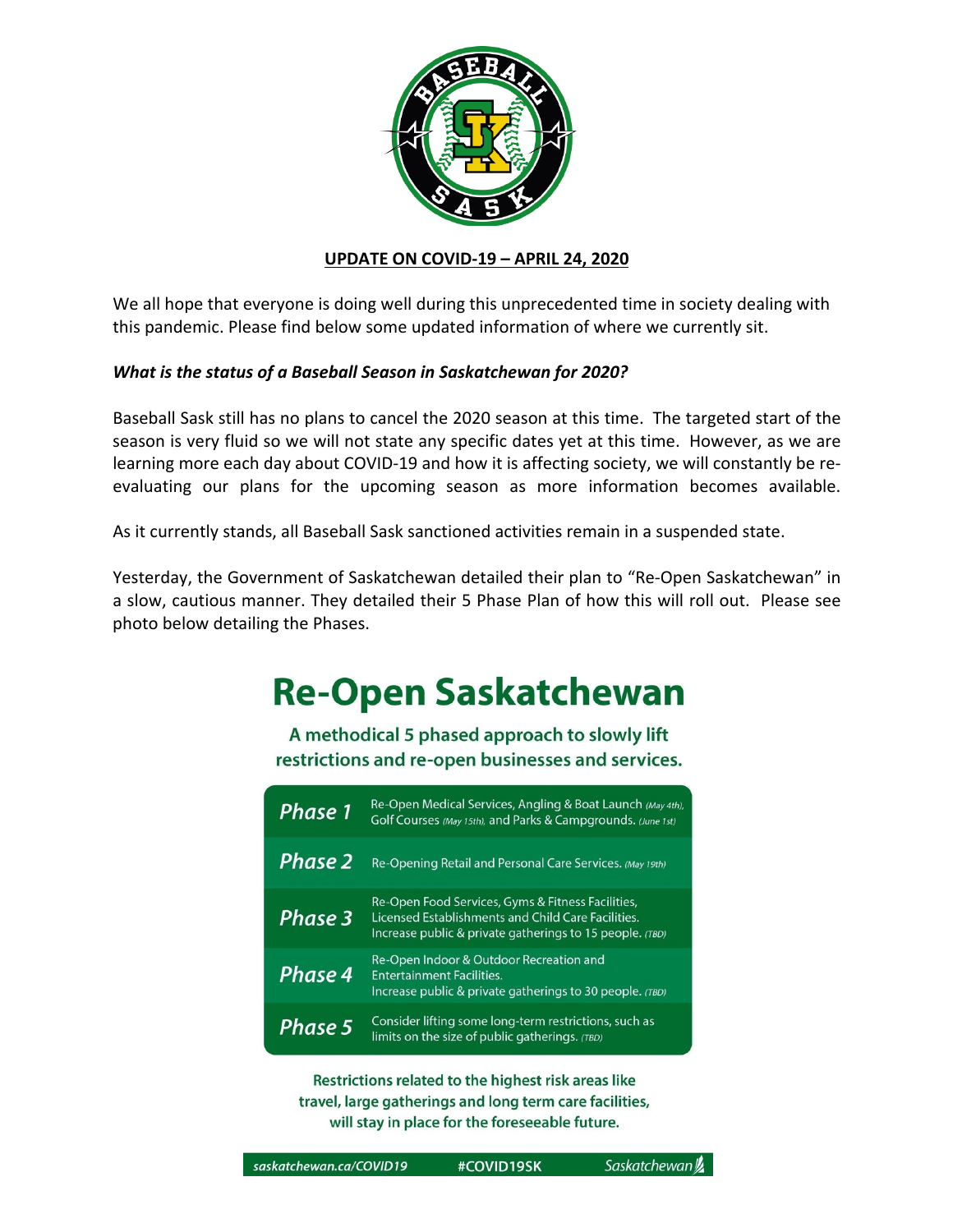Re-opening Indoor and Outdoor Recreation is detailed in Phase 4 of this Plan. What that means is that we will not be given the go-ahead to resume play until Phases 1 to 3 have been completed successfully. As soon as we are given the go ahead that it is safe to our members by the Sask Health Authorities and all Government Agencies, we will let you all know immediately. However, until then, we thank you for your cooperation and patience in this National attempt to flatten the curve.

## *What is the status of the annual May 15th Baseball Sask Membership Registration deadline for all Rally Cap, 11U, 13U, 15U and 18U?*

Baseball Sask will be extending a new deadline for the 2020 season to June 19<sup>th</sup> for all Rally Cap, 11U, 13U, 15U and 18U players and coaches.

Note: 21U and Senior are currently June 19<sup>th,</sup> so we keep that the same until further notice if required.

If we feel the need to extend this deadline again, we will let you all know ASAP.

# *How will this affect the June 5th Provincial Team Registration Deadline for 11U, 13U, 15U and 18U and the June 19th deadline for all 21U and Senior Divisions?*

Assuming we are still able to hold our Provincial Championships, we will need to extend this deadline to a date to be determined later. Once we have that date set, we will let you all know.

## *How will this affect the 2020 Baseball Sask Provincial Championships?*

This will all depend on when we are able to get back on the field and resume baseball activities in Saskatchewan. We truly hope that we are able to run our 2020 Provincial Championships, however, there is a very strong possibility that if we are delayed enough in starting the season that all Provincial Championships will be moved to mid to late August.

## *Is the Baseball Sask office still closed?*

Yes. In order to protect the health and safety of all building residents, and to do our part to limit the community spread of Covid-19, Sask Sport has closed the Mosaic Stadium to the public until further notice. The Baseball Sask staff are currently working remotely and are occasionally stopping into the office to check on the mail and deliveries. Operations will continue as usual, but the best way of contacting staff will be through each staff members email in link below:

## **https://www.baseballsask.ca/directory/executive-members**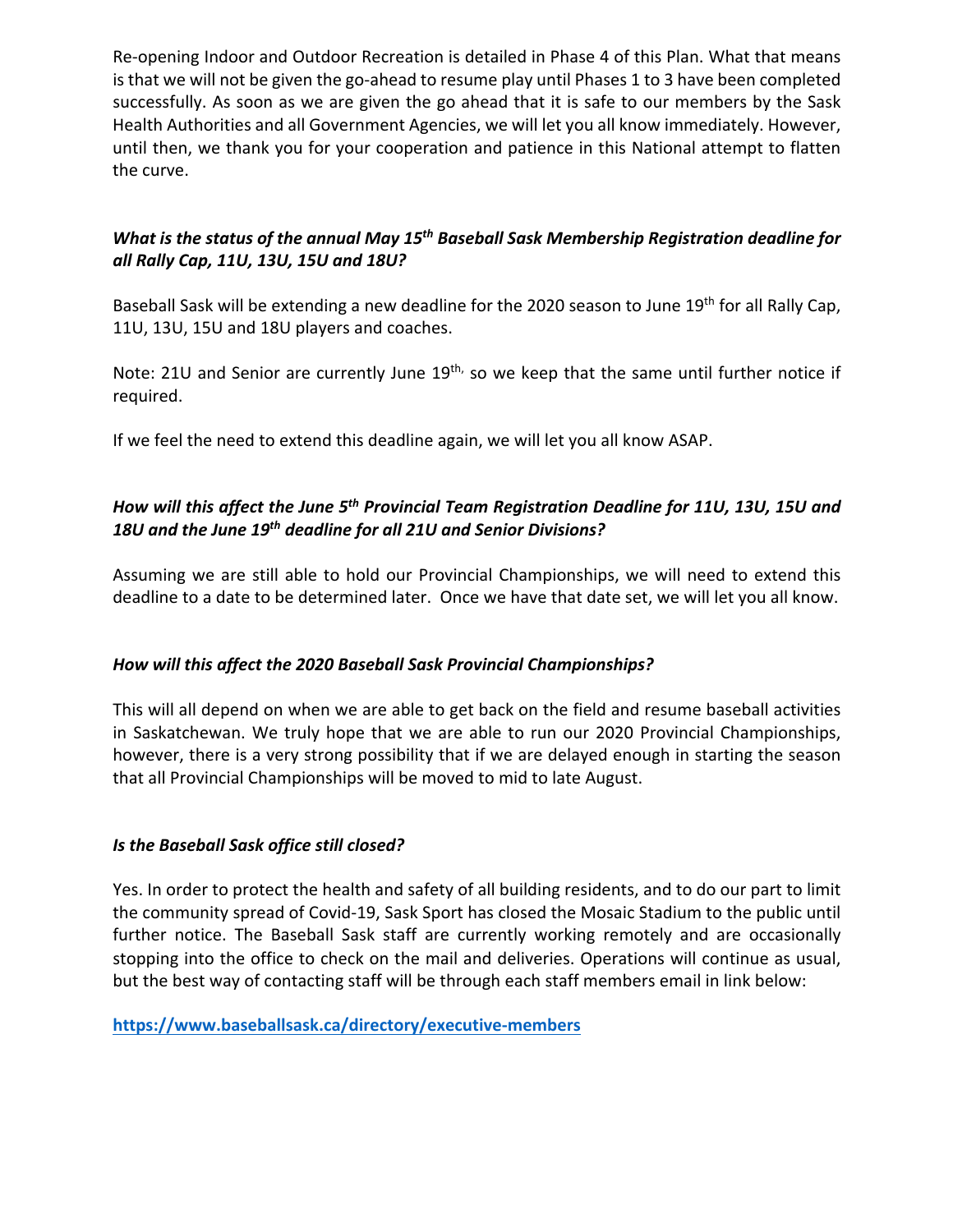## *What is the status of Western Canada and Baseball Canada Championships?*

On Thursday, April 23, 2020, it was announced that ALL Western Canada and Baseball Canada Championships would be cancelled for 2020.

This means that there will be no Team Sask Selects attending Westerns (14U Girls) or Nationals (13U Boys, 15U Boys, 16U Girls, 17U Canada Cup, 21U Men or 21U Women).

#### *What is the status of NCCP Coaching Modules?*

We are pleased to announce that we will soon be scheduling online NCCP Modules that can accommodate up to 20 coaches per Module. We have recently trained Learning Facilitators to instruct the 6 Modules online. Should you have interest in becoming certified in attending these, please contact Nolan Bracken at nolan@baseballsask.ca and let him know what modules you need.

#### *What is the status of Umpire Clinics?*

Our Provincial Umpire Committee is currently in the process of creating a way to attend an Online Clinic for Level 1 & 2. There will be more details to follow once this process has been finalized and ready to offer. Should you have any questions, you can email Scott Mills at scottmills4@gmail.com .

### *Attention Coaches! – Free Clinics from Coaching Association of Saskatchewan*



The Coaches Association of Saskatchewan is offering courses open to all coaches, and CAS members will have their registration fee refunded (training will be free after reimbursement).

They have sold out of most courses and will be looking at adding more in the coming week.

To become a member of the CAS there is a \$20 Annual Fee (This is not to be confused with a Baseball Sask membership fee). Please go to **https://saskcoach.ca** for more details.